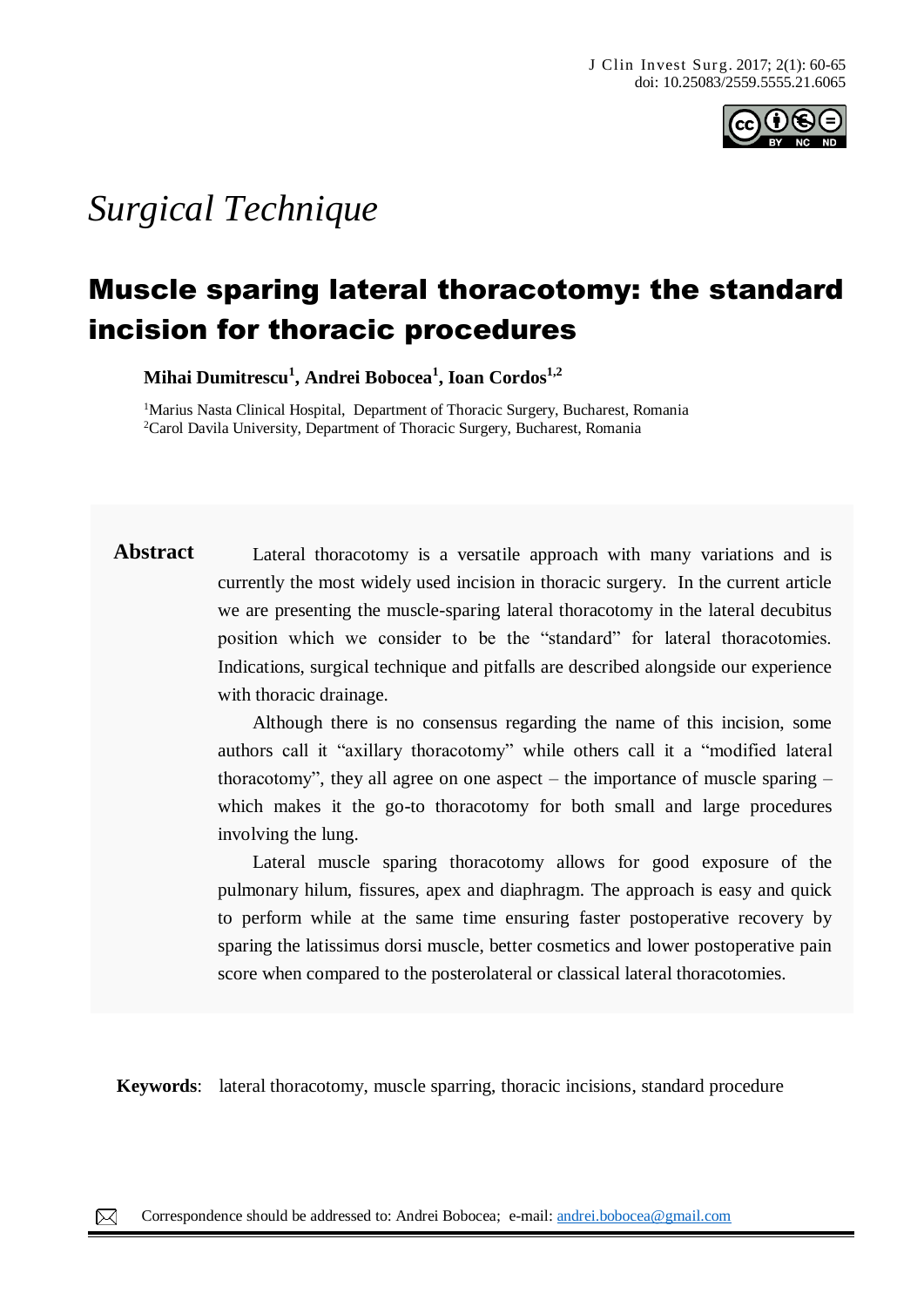# **Introduction**

Lateral thoracotomy and its variations are the most widely used incisions in thoracic surgery while providing access to all structures of the interested hemithorax and part of the mediastinum. This approach offers great exposure for performing both limited procedures such as wedge resections and apical bullectomy but also oesophagostomy and extended pulmonary resections like intrapericardial pneumonectomy or sleeve lobectomies (1-3). Several authors also consider it to be an excellent thoracic incision for single lung transplantation (4).

The patient is placed in a true lateral decubitus position with a roll beneath his contralateral hemithorax in order to open the interested intercostal spaces (Figure 1). The homolateral arm is supported at right angle to the ether screen. The contralateral leg is flexed and the homolateral leg is straight. The patient is tightly secured with a pelvic strap to the operating table. The head is supported with a roll so that the cervical spine is in neutral position. An additional stand is placed anterior, at the level of the lower half of the sternum, to prevent patient shifting during surgery.



**Figure 1.** The position of the patient on the operating table

## **Discussion**

The presented incision is a muscle-sparing lateral thoracotomy in which the skin incision is made on a horizontal line parallel to the underlying intercostal space and extending from the anterior margin of the latissimus dorsi muscle towards the submammary groove – lateral margin of the pectoral muscle (5, 6).

An important landmark for establishing the site of incision is the mammary areola which corresponds to the  $4<sup>th</sup>$  intercostal space in men. In case of a standard lobectomy, the incision would measure between 15 and 20 cm long and is performed in the 5th intercostal space which allows for good exposure of the pulmonary hilum, fissures, apex and diaphragm (Figure 2).



**Figure 2.** Thoracotomy for lobectomy (red arrow – latissimus dorsi muscle visible in incision; white arrow – the plane of serratus anterior muscle)



**Figure 3.** Thoracotomy for video assisted wedge resection (red arrow – latissimus dorsi muscle visible in the incision; white arrow – port used for camera)

For large tumours or carinal approach, the incision can be extended anteriorly through the submammary fold and further to the back towards the tip of the scapula, while for wedge resections (Figure 3),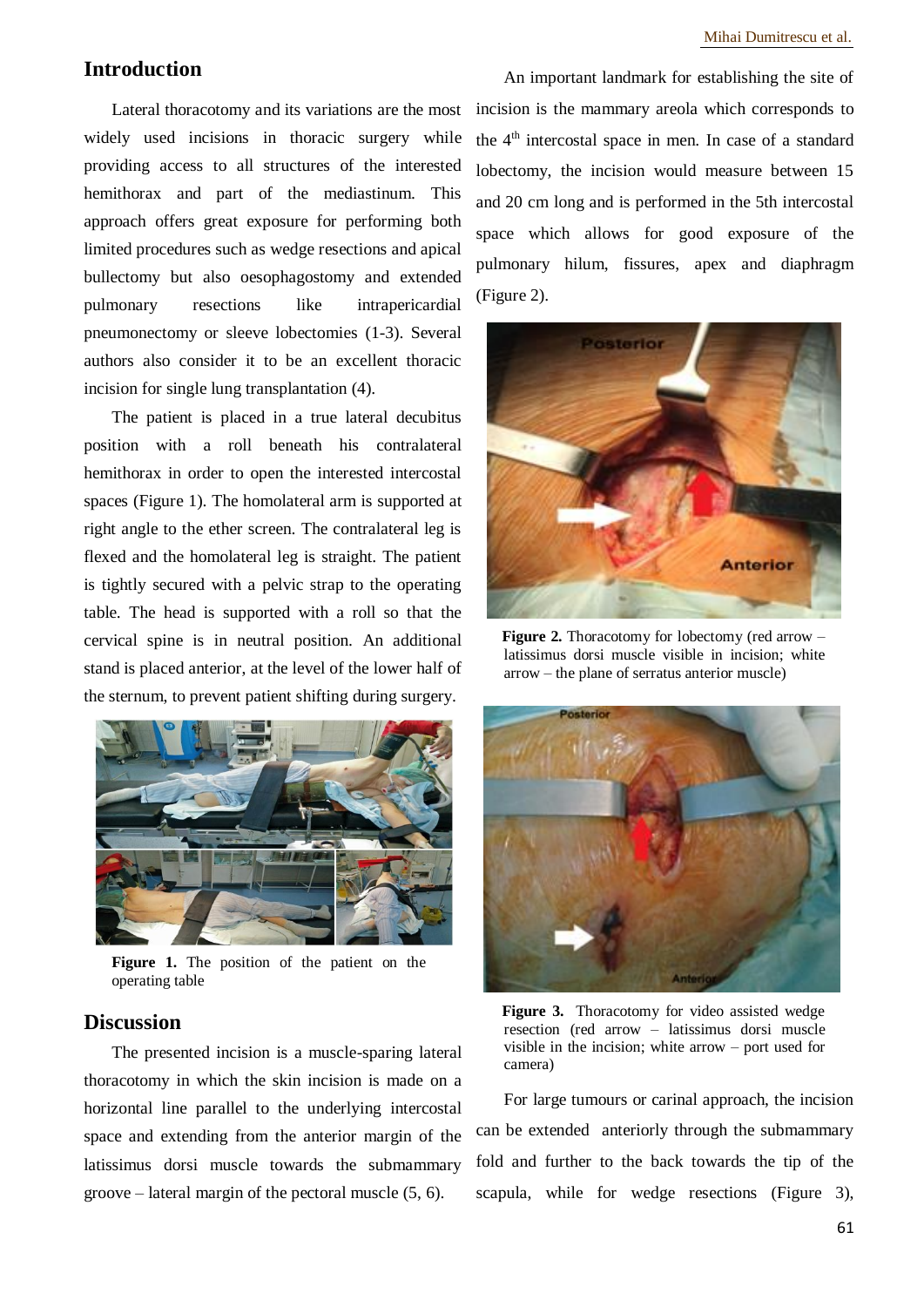pneumothorax or uniportal VATS a 5cm incision is satisfactory.

Following the incision of the skin and subcutaneous layer, the first muscle we encounter is the latissimus dorsi towards the posterior end of the incision. The anterior margin of the latissimus dorsi is freed from the subcutaneous layer above. The inner side of the latissimus dorsi is freed from the serratus anterior by blunt dissection and the muscle is raised and retracted posteriorly to maximize exposure.

The serratus anterior muscle and its fascia is the next layer visible beneath the latissimus dorsi. We free it anteriorly from the lateral margin of the pectoralis major muscle. In select cases when a larger field of view is required the anterior border of the latissimus dorsi muscle and the lateral margin of the pectoralis major muscle can be partially divided for several centimetres.

This thoracotomy is muscle sparring for two reasons: first, the latissimus dorsi is spared by retracting it posteriorly, second, access to the intercostal plane is performed by dividing the connective tissue between the fibers of the serratus anterior muscle, not the fibers themselves (7).

Incision of the intercostal muscle is performed parallel to the superior margin of the lower rib without the necessity of stripping the rib periosteum. Initially the rib incision should be large enough to allow for a spreader to be inserted. The ribs must be opened gradually as to avoid rib fractures. The rib incision is carried out anteriorly towards the mammary vessels and posteriorly down to the paravertebral muscles with the help of a long tip cautery. The limiting factor in spreading the ribs is the size of the rib incision and not the size of the skin incision which is always smaller for aesthetic reasons (8, 9).

In patients with history of tuberculosis or other non-specific pulmonary infections tight adhesions are to be expected. For these select cases we recommend using the 6th intercostal space for access to the diaphragm and posterior pleural sinus and the 3rd - 4th intercostal space for access to the pleural dome. Although we do not recommend it, a second thoracotomy located two intercostal spaces lower or higher than the first one can be performed by either making a separate skin incision or by freeing and retracting the serratus anterior muscle towards the involved intercostal space (Figure 4).



**Figure 4.** Double lateral thoracotomy for large pleural tumour



**Figure 5.** Thoracotomy for open wedge resection (red arrow - Finochietto rib spreader; white arrow deflated lung)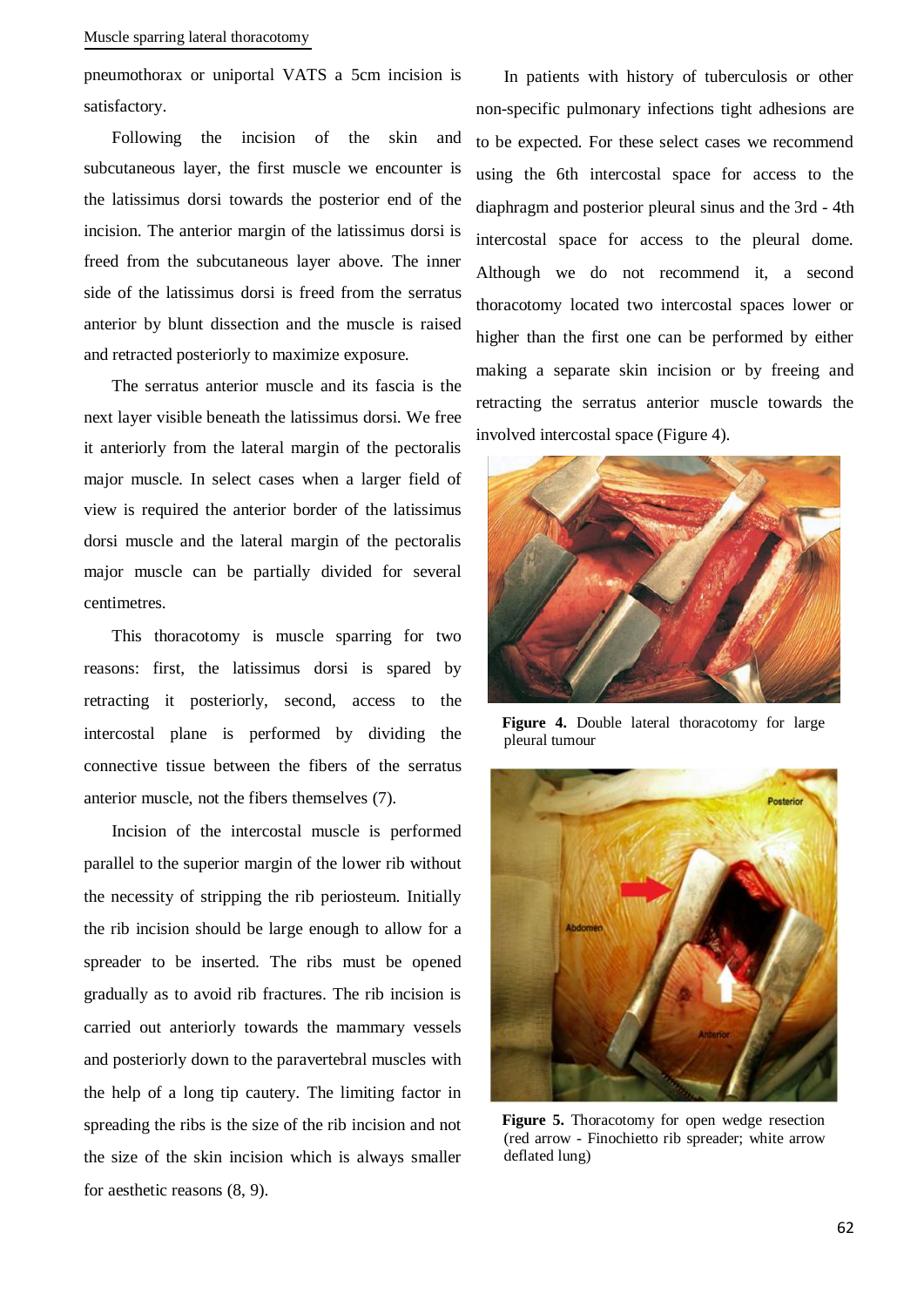A standard Finochietto rib spreader is placed in the intercostal space with protective gauzes on each rib (Figure 5). A Gosset retractor is used to maximize the field of view on the soft margins of the thoracotomy (the latissimus dorsi and pectoralis major muscles).

Typically, the chest cavity is drained with a single 28-32 French chest tube inserted two spaces bellow the thoracotomy through a separate skin incision located on the middle or posterior axillary line (Figure 6).



**Figure 6.** Thoracotomy for pneumothorax (arrow chest drain inserted two spaces bellow the incision, on the posterior axillary line)

The drain is directed towards the apex and is positioned parallel to the paravertebral groove thus allowing for proper air and fluid drainage when the patient is in lying down position.

In cases in which air leaks are to be expected we use two chest tubes. The first is a 24 French chest tube inserted two space bellow the thoracotomy through a separate skin incision located on the on the anterior axillary line and positioned anteriorly to the hilum and towards the pleural dome for adequate air drainage.

The second is a 28-32 French chest tube inserted two spaces bellow the thoracotomy through a separate skin incision located on the posterior axillary line. The drain is positioned parallel to the paravertebral groove and closer to the diaphragm in order to drain mostly fluid. The two chest drains will be connected to separate drainage batteries in order to monitor fluid and air leaks individually. Some surgeons prefer to have the chest tubes connected to a 'y' tube connector

which is fixed to an appropriate drainage battery. Each chest drain is secured with a size 2 (5.0 metric) stitch while a second untied stitch is inserted to close the orifice after the removal of the tube (10).

The roll beneath the patient must be removed before closure in order to narrow the rib spaces. We reproach the ribs to their initial position, without crushing the intercostal muscles and neurovascular bundle, by using 2 to 4 absorbable sutures passed at equal distance to one another for the entire length of the skin incision. The sutures are size 2 double threads (5.0 metric) passed between the superior margin of the upper rib and inferior margin of the lower rib thus sparring the neurovascular intercostal bundle.

The intercostal muscles are not sutured, instead the serratus anterior muscle is closed with a running suture in order to ensure and airtight barrier (Figure 7).



**Figure 7.** Closure of the thoracotomy – white arrows indicating closure of the serratus anterior muscle with running sutures

 The latissimus dorsi is placed back in its anatomic position without the need of suturing. Due to the risk of a postoperative seroma in muscle sparring thoracotomy some authors recommend using Redon drains in the subcutaneous plan. An alternative to using the Redon drain is suturing the subcutaneous plane to the serratus anterior fascia thus disbanding the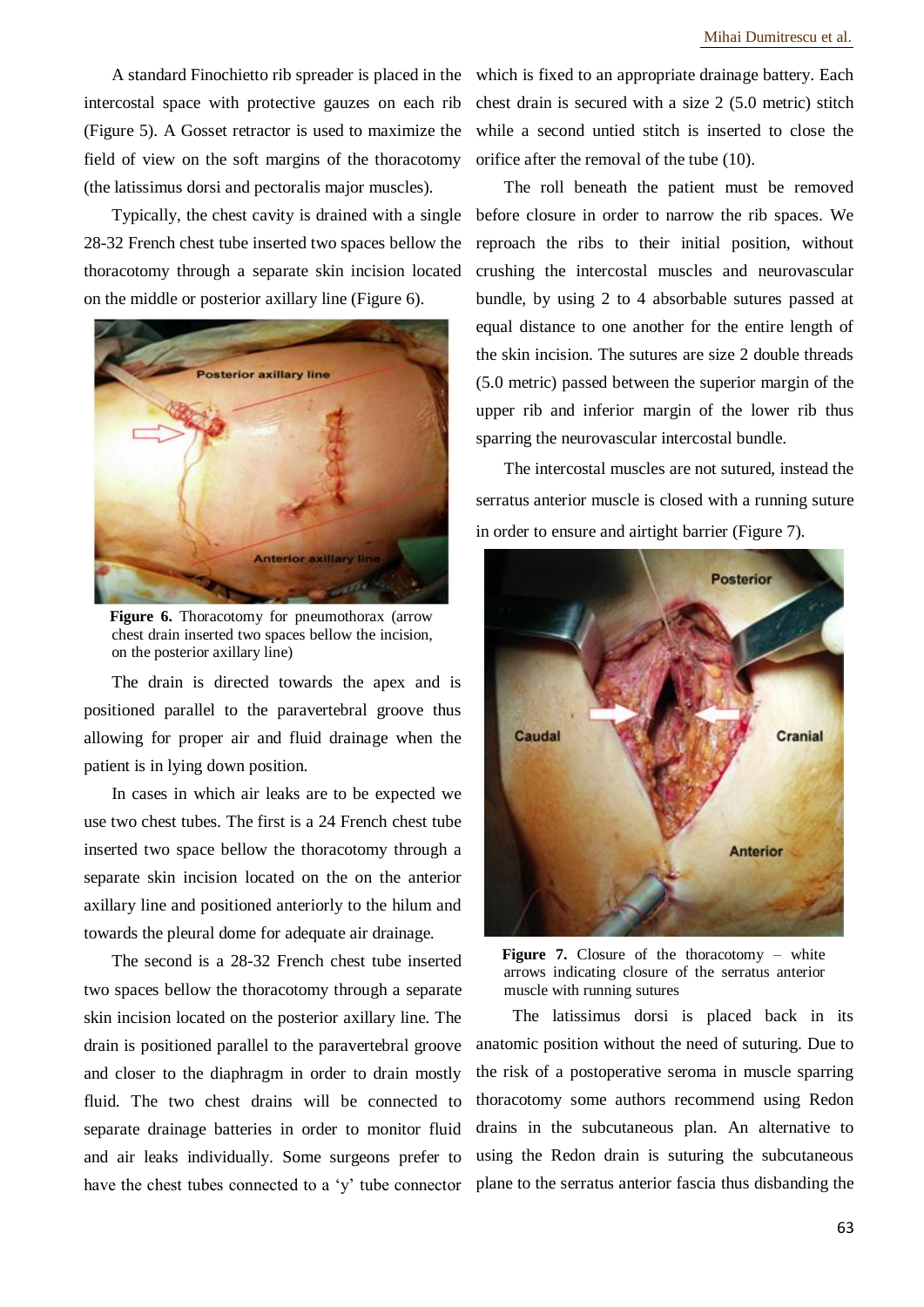#### Muscle sparring lateral thoracotomy

surgeons' discretion.

The authors' criteria for removal of chest tubes are: (a) fluid drainage less than 100 ml/24 h, (b) stop of air leak  $> 24$  h, (c) complete pulmonary expansion (nonapplicable to pneumonectomy) and (d) absence of residual pleural effusion.

### *Pitfalls*

When freeing the latissimus dorsi muscle one should be careful as extensive and aggressive dissection doesn't facilitate better exposure but increases the risk of damaging the long thoracic nerve.

Real space between the muscle and subcutaneous layer promotes postoperative complications such as seroma, infection or haematoma.

In order to maximize exposure, the Finochietto rib spreader must be placed towards the posterior end of the skin incision, as close as possible to the latissimus dorsi muscle.

We reaffirm the importance of spreading the ribs gradually when performing the thoracotomy in order to avoid fractures. Rib fractures may lead to immediate complications, such as bleeding, or late complications, the persistent nerve palsy (post-thoractomy pain syndrome).

# **Conclusions**

First mentioned by Bethencourt and Holmes in 19887, this muscle-sparing incision allows for most pulmonary resections to be performed in safe conditions. Lateral muscle sparing thoracotomy allows for good exposure of the pulmonary hilum, fissures, 5. apex and diaphragm. The approach is easy and quick to perform while at the same time ensuring faster postoperative recovery by sparing the latissimus dorsi muscle, better cosmetics and lower postoperative pain score when compared to the posterolateral or classical lateral thoracotomies.

Although there is no consensus regarding the name of this incision, some authors call it "axillary thoracotomy"8 while others call it a "modified lateral

space. The closure of the skin incision remains at the thoracotomy"9, they all agree on one aspect – the importance of muscle sparing – which makes it the goto thoracotomy for both small and large procedures involving the lung. As Pr. Gilbert Massard stated ''to be well exposed, it's the half of the success of a surgical procedure''.

# **References**

1. Tam JK, Lim KS. Total muscle-sparing uniportal video-assisted thoracoscopic surgery lobectomy. *Ann Thorac Surg*. 2013; 96(6): 1982-6. PMID: 24035305

<https://doi.org/10.1016/j.athoracsur.2013.07.002>

2. DiGiacomo JC, Angus LDG. Thoracotomy in the emergency department for resuscitation of the mortally injured. *Chin J Traumatol*. 2017; 20(3): 141-146. PMID: 28550970

<https://doi.org/10.1016/j.cjtee.2017.03.001>

- 3. Zhang W, Wei Y, Jiang H, Xu J, Yu D. Thoracotomy is better than thoracoscopic lobectomy in the lymph node dissection of lung cancer: a systematic review and meta-analysis. *World J Surg Oncol*. 2016; 14(1): 290. PMID: 27855709 [https://doi.org/10.1186/s12957-016-](https://doi.org/10.1186/s12957-016-1038-7) [1038-7](https://doi.org/10.1186/s12957-016-1038-7)
- 4. Zhao Y, Li G, Zhang Y, Hu H, Zhang J, Sun Y, Chen H. Comparison of outcomes between muscle-sparing thoracotomy and video-assisted thoracic surgery in patients with cT1N0M0 lung cancer. *J Thorac Cardiovasc Surg*. 2017; pii: S0022-5223(17)31049-8. PMID: 28651940
- 5. Murray KD, Matheny RG, Howanitz EP, Myerowitz PD. A limited axillary thoracotomy as primary treatment for recurrent spontaneous pneumothorax. *Chest*. 1993; 103(1): 137-142. PMID: 8417868

<https://doi.org/10.1378/chest.103.1.137>

6. Hatz RA, Kaps MF, Meimarakis G, Loehe F, Muller C, Furst H. Long-term results after videoassisted thoracoscopic surgery for first-time and recurrent spontaneous pneumothorax. *Ann Thorac*